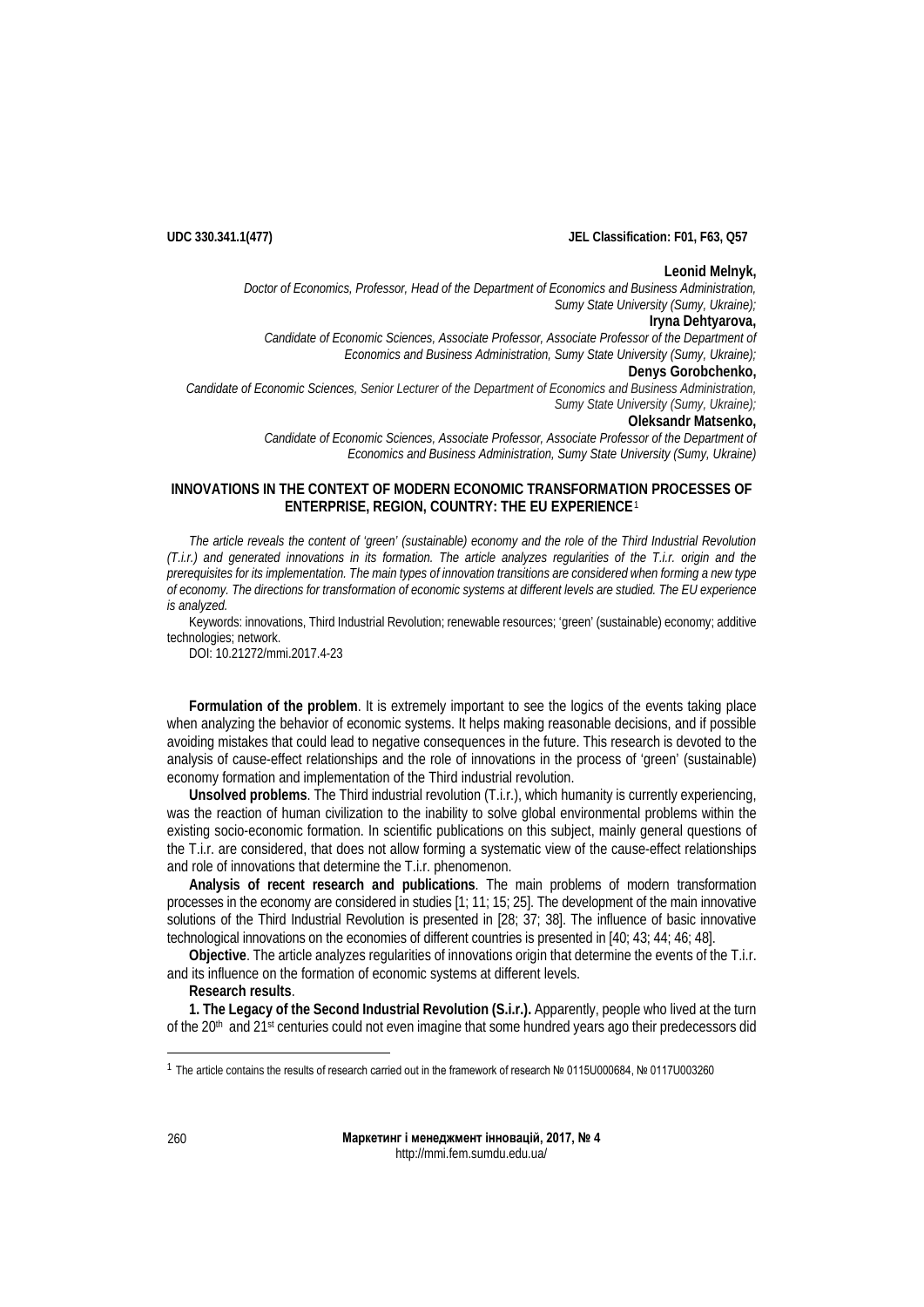not enjoy electricity, communication (TV, radio, telephone), personal computer, cinema, modern modes of transport (car, airplane, metro) etc., so familiar to all of us at the end of the 20th century. These and other important innovations of modern civilization were the result of the S.i.r. (Figure 1).



# *Figure 1 –* **Technological and socio-economic heritage of The Second Industrial Revolution** *(elaborated by the authors)*

Meanwhile, it took only a dozen years to introduce quickly all these things into our life. Some 10-15 years ago we even had no idea about them, but it is already difficult to live our everyday life without mobile phones, digital communications, ATMs and, of course, the Internet. In fact, this is the legacy that the S.i.r. transmits to the T.i.r., aimed at solving the problems that could not be solved. Global ecological crisis is the most serious problem. Unprecedented resource-intensive industrial technologies brought by the S.i.r. caused this global ecological crisis.

One can discuss the conditional determinism of the beginning and end of any revolution. This means that, firstly, there is a certain cause that determines its occurrence, i.e. a complex of systemic contradictions which cannot be resolved in the conditions of the previous state of systems. Secondly, in order to solve the above contradictions, there is an objective set of system's parameters, to which the revolution must bring it along the development attractor, i.e. conditional trajectory of system's transformation. The phenomena that determine the cause of the revolution form *necessary prerequisites*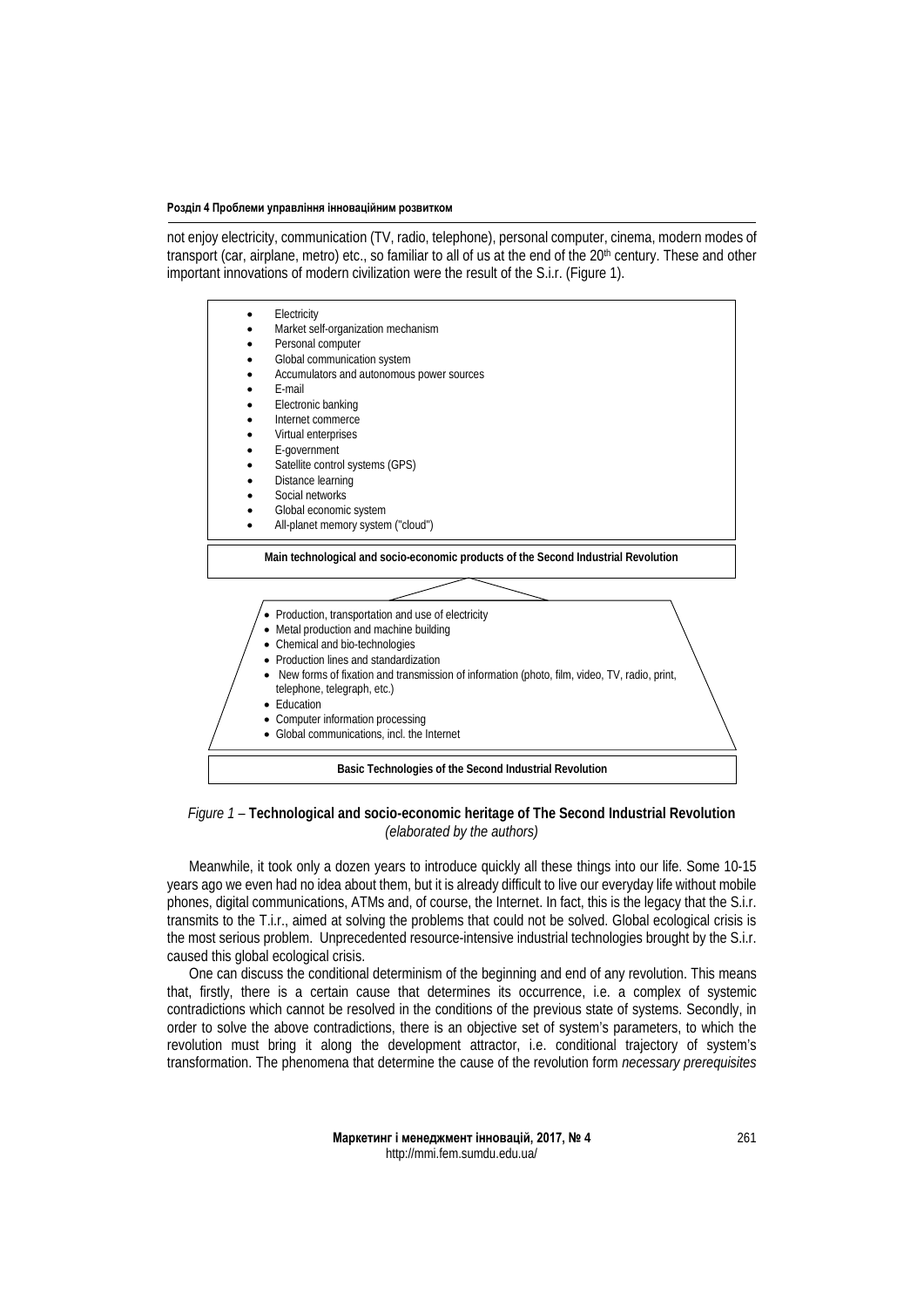for its realization and the socioeconomic system's development level forms *sufficiency prerequisites*.

The fundamental reason that grounds the emergence of the T.i.r. is the contradiction between the limited capacity of the natural resource potential of the planet and the excessive energy and material needs of mankind. Overproduction of energy from burning fossil fuels destroys the planet's energy system, and 'hard' technocratic methods of using the Earth's material resources undermine its ecosystems and the biosphere as a whole [36]. The T.i.r. is designed to ensure the transition to renewable energy and a significant (at times) increase in the efficiency of natural resources use.

**2. Basic innovation trends of the Third Industrial Revolution (T.i.r.).** The prevention of global ecological catastrophe and ensuring social (personal) development of a man are among the key tasks of the T.i.r. Actually, this is what the Declaration on Sustainable Development, adopted in 1992, says. In most Russian-language documents it is called 'ustoichivie razvitie' (ukr. 'stalyi rozvytok').

Existing natural and ecological realities, which ultimately impose restrictions on the development of productive forces and the corresponding parameters of the matter-energy metabolism of human civilization in the conditions of the Earth [36], form main contours for economic goal-setting in the course of the T.i.r. as shown in Fig. 2. Conditionally, such an economy can be called *sustainable* economy, since it ensures the achievement of sustainable development goals. It can also be called 'green', because it is based on the use of renewable ('green') natural resources and 'green' (environmentally friendly) technologies.



*Figure 2 –* **Key directions for socio-economic systems' transformations in the course of the T.i.r.** *(elaborated by the authors)*

In order to objectively analyze the essential content of the T.i.r., it is necessary to understand its essence, its underlying principles and how it differs from the previous industrial revolution.

*The second industrial revolution* reached its culmination, with the introduction of production lines for the mass production of standard consumer goods. Electricity became a single energy basis, driving diverse machinery and equipment. The high level of informatization of the production basis made it possible to greatly facilitate the processes of manufacturing products and managing complex technological systems. At the same time, an impetus was given to the development of science, the tremendous increase of the educational level of population and the formation of automated bases for information processing. It was the basis for the launch of the T.i.r. During the S.i.r. science turned into a productive force, that naturally determined the design and technological cycles of production systems, production processes remain the leading ones in terms of labor costs and expenditures. In the T.i.r. science, including design becomes the dominant link in the overall product development cycle.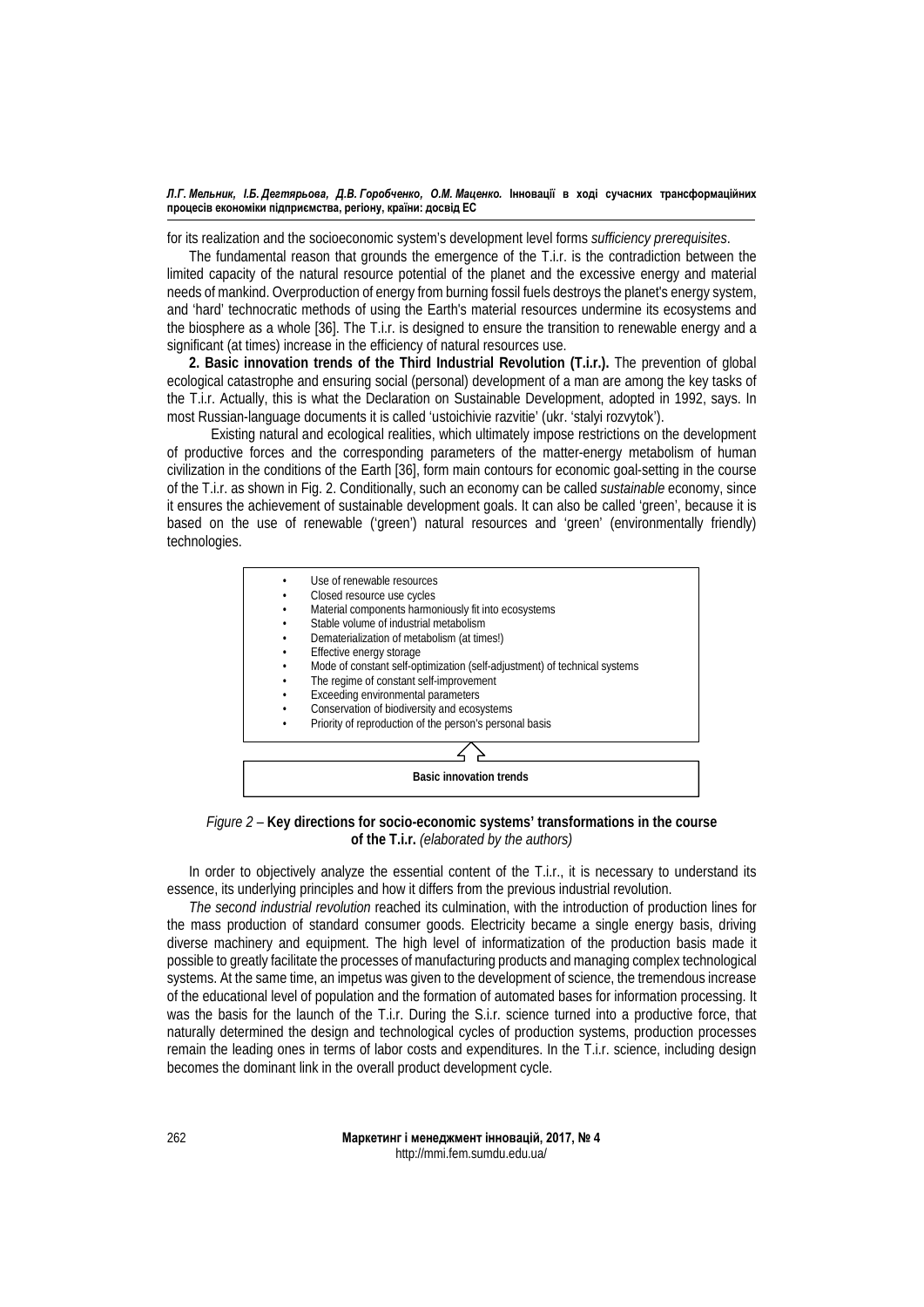*The Third industrial revolution*, as we have already said, is aimed at solving the mentioned problem of the global ecological crisis. A necessary condition is a radical dematerialization of industrial metabolism, which finally must be accompanied by a significant decrease (at times!) of energy intensity and material consumption of human life processes.

The T.i.r. marks a series of basic innovation *transitions* from the fundamental features that distinguish the economy of the epoch of the S.i.r., to the characteristics of *sustainable economy* born in the course of the T.i.r. The main transitions can be expressed as follows:

- from primary use of *non-renewable* resources to primary use of *renewable* resources;
- from *broken* to *closed* cycles of nature management;

• from *subtractive* to *additive* technologies (in the first case, the process of manufacturing products occurs by cutting unnecessary, in the second - by adding necessary method, this is how 3D printers work);

- from *multiple* forms to a single *digital* form of fixing and transferring information;
- from *isolated* to *network* production systems;
- from *vertical* (complex-intermediary) to *horizontal* (direct) production and consumer structures;
- from *capitalist* or *command* to *solidary* forms of economic relations.

These transformations can be realized only when necessary prerequisites are created.

**3. Objective factors for the T.i.r. to start**. In addition to the prerequisites for the objective necessity of realizing a certain revolution, some events usually occur, that serve as a definite stimulating motive (a kind of a trigger) that launches the very revolution mechanism. The experts [12; 14; 25] agree that the T.i.r. started in Europe at the end of 2000. Time and place, obviously, are not accidental.

The period of the EU's adoption of a set of measures to implement the T.i.r. coincided in time with 2007energy crisis, when oil price on world markets jumped on average from several tens to \$ 120 per barrel. World leading economies have reacted to this by a sharp price increase for manufactured goods and its general slowdown. When, in July 2008, the price for a barrel of oil reached \$ 147, and the prices for manufactured goods increased drastically, doubling and tripling the price of certain groups of goods due to a sharp decline in the purchasing capacity of the population, the leading world economies practically stopped altogether. Two months after that, a severe financial crisis broke out.

In June 2007 a Directive plan known as 'Three 20s (20-20-20') was adopted in the EU. It pushed the EU countries by 2020 achieve the following: energy systems efficiency increase by 20%, carbon dioxide emissions reduction by 20%, renewable energy sources share increase in the energy balance of the European Union countries by 20% on average [14].

The European Parliament has obliged all the EU countries to bring the level of renewable energy sources (RES) use to 20% in the total generation of electricity (today it is already approaching the target) by 2020. By 2040 the share of renewable energy sources is supposed to be increased to 40%. In particular, in March 2017, the share of renewable energy in some EU countries was already more than 40%.

According to the European Commission decision, since 2019 all public buildings in Europe must satisfy nearly Zero-Energy building principle - buildings with zero energy consumption and since 2021 – all new buildings must comply with such requirements. At the same time many buildings are transferred to closed schemes of water use. All houses are converted into mini-power plants for 'collecting' solar, wind, thermal (underground) and biogas energy. The house itself turns into an 'intelligent' automated system that manages engineering devices in an optimal mode [14]. In Germany, solar power plants installed on the roofs of skyscrapers have already allowed covering up to 50% of their own energy requirements [26].

It is planned to create a unified information and energy system (EnerNet) that will ensure the collection/purchase (from separate sources – mini-power stations), *transmission, storage, conversion and use/sale* of electricity in the most efficient mode. It is foreseen to exchange energy flows between certain regions (in particular, in the daytime, the southern European countries will supply the northern countries with solar, wind and biogas energy, and at night – northern countries will supply the energy generated by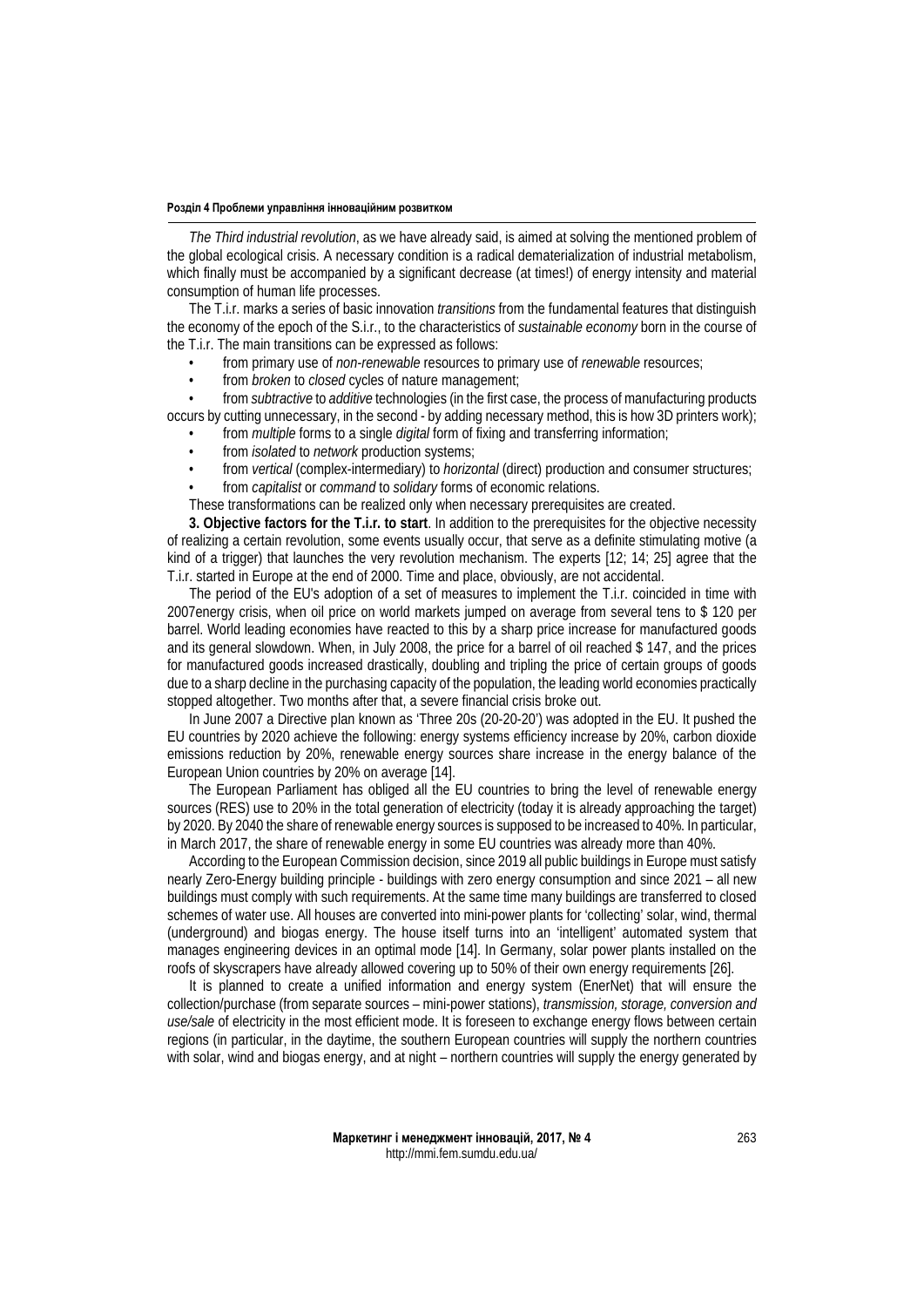hydroelectric power stations) [21].

In March 2011, there was, however, another event that forced the EU countries to intensify work on the implementation of the T.i.r. It was the largest in modern history radiation catastrophe (maximum  $7<sup>th</sup>$ level according to the International scale of nuclear explosions) at Fukushima-1 nuclear power plant (Japan). It forced the revision of the EU's strategic development plans.

The European Commission released its Energy Security Strategy in May 2014. The Strategy aims to ensure a sustainable energy supply for European citizens [33]. To ensure secure, sustainable, competitive and affordable energy for European consumers the European Commission presented an ambitious Energy Union Strategy. It was launched on 25 February 2015 [49]. On 30 November 2016, the Commission published a proposal for a revised Renewable Energy Directive to make the EU a global leader in renewable energy and ensure that the target of at least 27% renewables in the final energy consumption in the EU by 2030 is met [31].

In many EU countries, the share of electricity generated by nuclear power plants averaged between 30 and 40% (Bulgaria, Hungary, Germany, Italy, Slovenia, Finland, and Sweden). In Slovakia and France more than half of the national electricity was produced by nuclear power plants (54% and 78%, respectively) [3; 10]. The shock of the Japanese catastrophe was so strong that it forced us to seek a replacement for atom energy. In a relatively poor for fossil energy resources Europe, the problem could be solved only through the intensification of the use of renewable energy sources. Europe reacted by launching the processes in the whole chain of an integral systemic phenomenon called the 'Third Industrial Revolution'.

**4. Sufficiency prerequisites and key innovations for the T.i.r. implementation**. Any system is formed as the interaction of three principles (basic groups of factors): material, information, and synergetic. Conditionally (symbolically) their functions can be expressed in the following way: *material* – drive (work); *information* – direct (form information development algorithm); *synergetic* – combine (ensure coordinated behavior of individual subsystems). (See details in: [8]).



Fig. 3 shows the necessary basic prerequisites for the implementation of the T.i.r.

*Figure 3 –* **Basic prerequisites (light box) and key innovations (grey box) for the launch of the Third Industrial Revolution** *(elaborated by the authors)*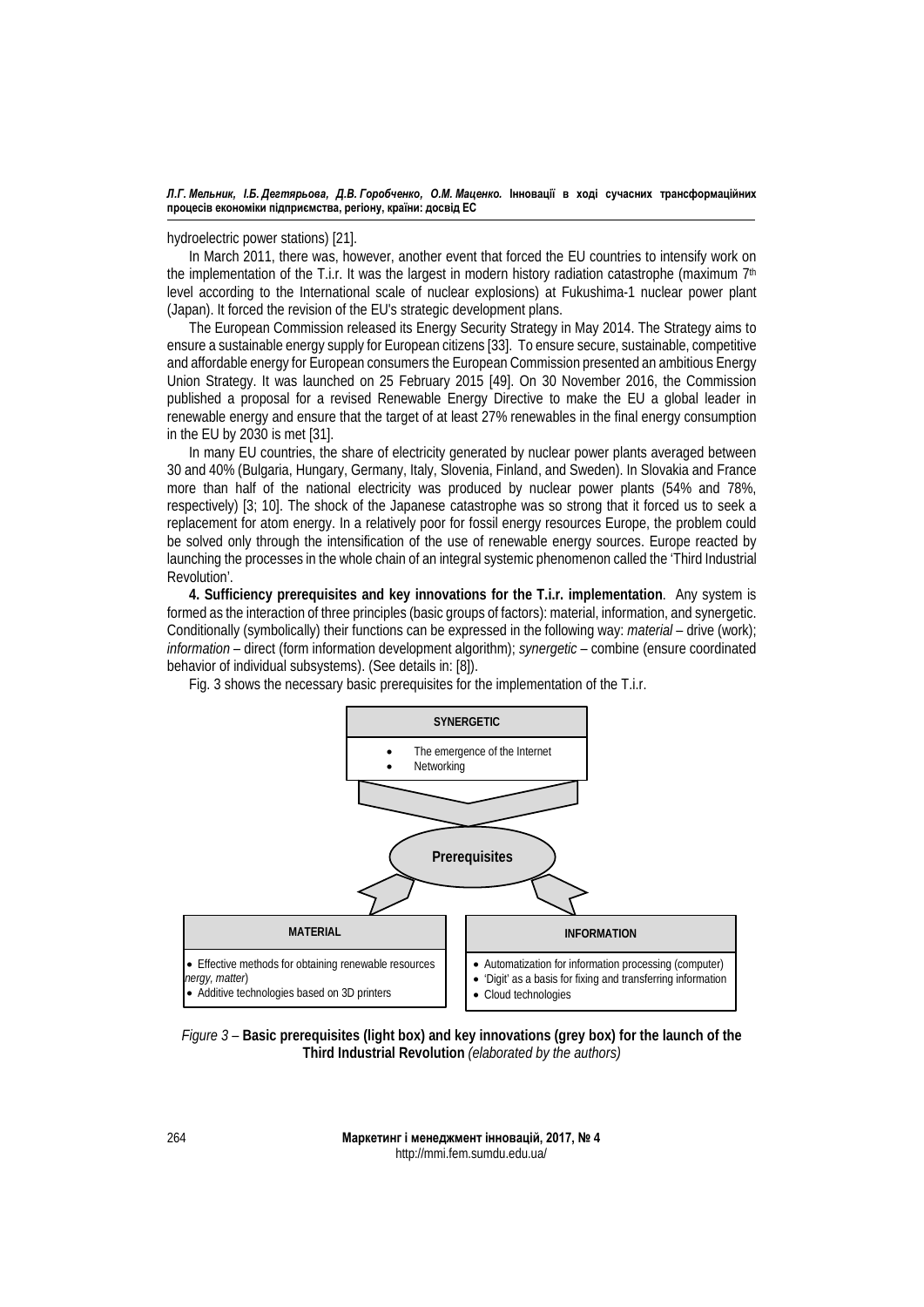They assume: first, the availability of effective (i.e., quite cheap for a unit of work performed) technical means (in particular, installations of alternative energy and 3D printers); secondly, the provision of a single ('digital') basis for fixing and transmitting information (for the implementation of communication between people, a man with a machine and a machine with a machine), as well as the formation of a global memory system and a unique 'planetary brain ocean' based on 'cloud' technologies; thirdly, the formation of a unified communication platform on the basis of the Internet and network systems.

A detailed analysis gives the understanding that each of the above mentioned groups of prerequisites determines two groups of prerequisites: *technical* and *economic*. The first one assumes the emergence of technical capabilities to solve a particular problem (for example, the creation of an appropriate tool). The second one refers to ensuring its cheapness, sufficient for mass introduction at the level of enterprises, regions and national economies.

Conventionality, we can say that the technical groups of prerequisites appeared during the S.i.r. Basic technical solutions for the creation of solar panels, wind generators, 3D printers and computers appeared that time. However, perfection, efficiency, manufacturability that led to a sharp price reduction was achieved with the launch of the T.i.r. However, it can be said in another way: the achievement of sufficient cheapness was the trigger that gave the start to the T.i.r.

The main innovation breakthrough of the T.i.r. provided cheapness and efficiency in: a) obtaining renewable energy; b) energy accumulation; c) production and operation of 3D printers; d) information fixation, processing and transmission. This is confirmed by many scientific publications.

**5. Energy innovation.** Since 1970, the cost of solar energy production has been reduced by 150 times (!). The alignment of prices for traditional and alternative energy forecasted for 2021was already achieved in 2015 [22; 47; 48].

A real struggle for a record price of solar energy began in 2016. At the beginning of the year SunEdiscn company offered a fantastically low price of \$ 29.1 per 1 MWh of electricity at Chile auction. This is half the price of electricity received from coal power plants. In August, a new record was set in the UAE – \$ 24.2. Finally, Danish energy company Pure & Better Energy set a new world record at the end of the year, selling 20 MWh of solar energy at \$ 18.1 per 1 MWh [9 ].

The European Union became the leader in 'green' energy development, as evidenced by the records of 'green' energy sector (Table 1).

| Period              | Type of energy produced, country (region), source                                | Energy share in total energy balance,%     |  |
|---------------------|----------------------------------------------------------------------------------|--------------------------------------------|--|
| 9.09.2015           | Wind energy, Denmark [30]                                                        | 144%                                       |  |
| During 2015         | Wind energy, Denmark [30]                                                        | 42% (average, in 17% of time reaches 100%) |  |
| 08.05.2016          | Alternative energy (sun, wind). Germany [27; 29]                                 | 87%                                        |  |
|                     | 07.05-11.05.2016 (107 hours) Renewable energy (sun, wind, biogas). Portugal [13] | 100%                                       |  |
| 02.10.2017          | Wind energy. Scotland [4]                                                        | 206%                                       |  |
| Starting 01.01.2017 | Wind energy for electric trains of the national                                  | 100%                                       |  |
|                     | railways. The Netherlands [32]                                                   |                                            |  |

## *Table 1* – **Alternative energy records**

It is generally stated that Ukraine is also in the trend of 'green' innovations, sustaining its energy and transport (Table 2).

The effects of energy and transport innovations are complemented by synergetic effects of technological innovation.

**6. Technological innovations.** The implementation of additive technologies is provided by the wide introduction of 3D printers. This is another major innovation. A well-known scientist Jeremy Rifkin stated: '3D printing marked the beginning of the Third Industrial Revolution' [45].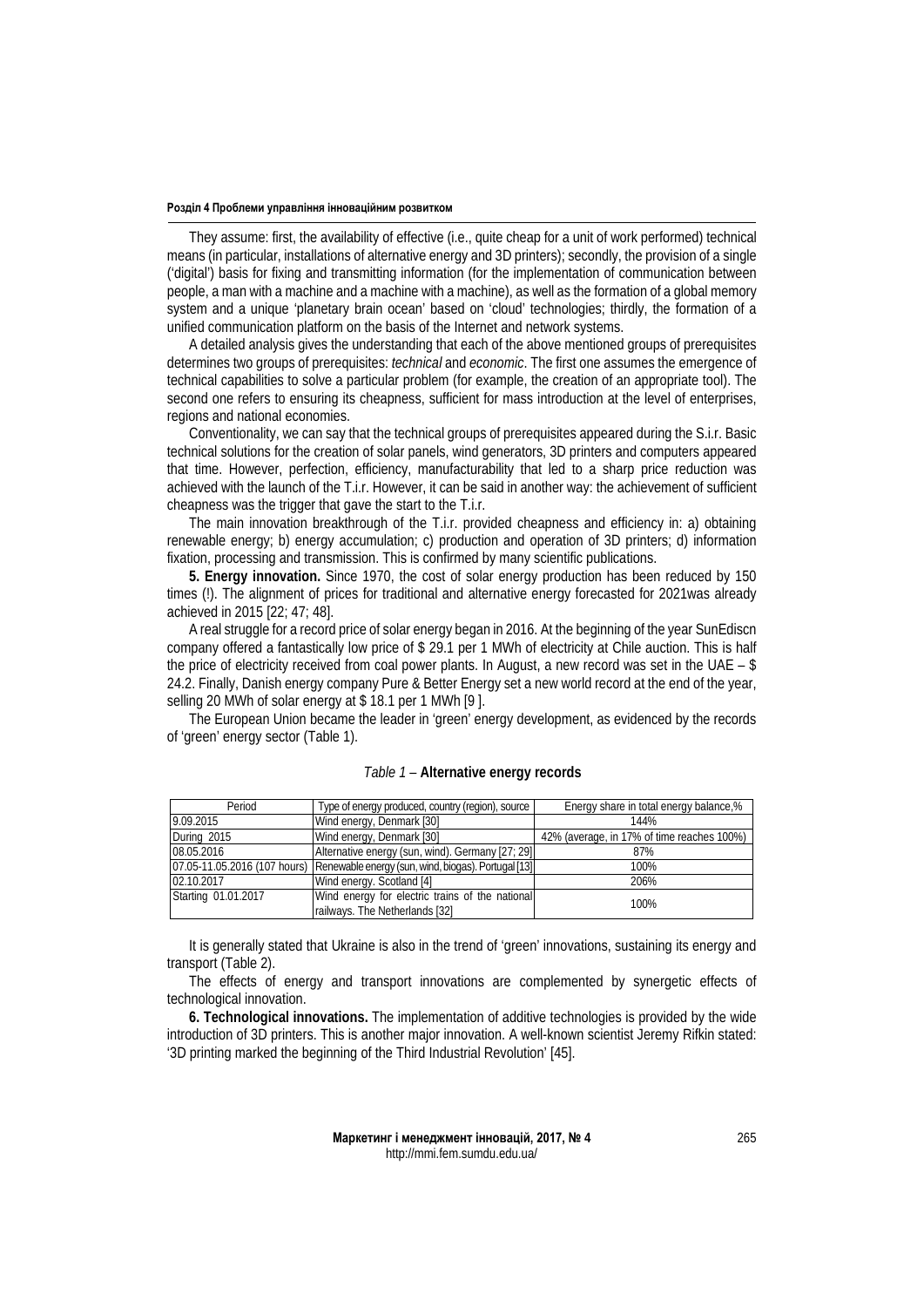| Indexes, source                                                            |          | Years |                                                         |  |
|----------------------------------------------------------------------------|----------|-------|---------------------------------------------------------|--|
|                                                                            |          | 2016  | 2017 (forecast<br>according to 9 months<br>of the year) |  |
| Green energy capacity installed, MW (% of total energy balance) [2: 5: 17] | 0.6(1.3) | 1(2)  | 1,9(4,3)                                                |  |
| The number of RES installations in private households, units [18]          |          | 1110  | 3030                                                    |  |
| RES capacity installed in private houses, MW [18]                          |          | 16.7  | 52.0                                                    |  |
| The number of registered electric vehicles in Ukraine, units. [16; 20]     |          | 1602  | 3300                                                    |  |

| Table 2 – Dynamics of green energy and green transport development in Ukraine |  |  |
|-------------------------------------------------------------------------------|--|--|
|-------------------------------------------------------------------------------|--|--|

In addition to the tremendous savings in raw material costs, technological costs for the preparation of production processes (labor, energy, materials) are minimized. A computer with a 3D printer manages the production processes and if necessary brings changes and diversifies products forms at minimal costs.

Company Context data, the world market of 3D printing will reach \$ 17.8 billion by 2020, and the market for 3D printers in the period 2016-2020 will increase from 1.8 billion dollars to 6.4 billion dollars, with annual increase by 30-40%. In 2016, the world produced about 2.5 thousand models of various 3D printers (Boing, Samsung, Siemens, Canon, and General Electric) [7].

A breakthrough in building sector using concrete 3D printing began in 2014. Shanghai company WinSun built ten 3D printed houses in 24 hours, and afterwards printed a five-storey house and a mansion [24].

Since 2013, 3D printers have been widely used in food industry [39]. As media reports leading shoe companies widely use 3D printing (about 10%). A 3D printer has long been used on the international space station. In particular, missing tools are printed. If necessary, their digital images are transmitted from the Earth**.**

There were reports of a possible significant reduction in 3D printer cost. In particular, such a device can cost no more than a refrigerator – about 180 US dollars [6].

Today, technologies have become very cheap. For example, the production of sensors and RFID tags are as cheap as one dollar. This is a step towards mass production [23].

**7. Economic transformation of enterprise, region, country**. The forthcoming changes are aimed at transforming economic image of enterprise, region, and country. Today we can witness the following directions for innovation transformations:

• transferring the center of gravity (and consequently, costs) in the production process from product replication cycle (in other words, the production of goods) to design cycle forming the main value of the future product [1; 39];

• significant dematerialization of production means and manufacturing process; the means of production are computerized: (algorithms, programs, databases); additive technologies sharply reduced the demand for raw materials, and due to its unification most of the logistics problems disappear [19];

• transition from large-scale industrial enterprises to networks of small or individual producers [42];

• transition to horizontal production and consumption structures, to solidary forms of economic relations [15; 44];

• virtualization of enterprises, due to the creation of production networks, enterprises that are in different spatial conditions, often in different parts of the globe, can integrate their activities into single production cycles [38];

• intellectualization of production on the basis of 'cloud' technologies; in modern conditions, the creation of smart control systems, which not only take the optimization function of production processes in space and time, but also serve as an integrating principle, which units the activities of many (often hundreds, thousands or, as in the case of *EnerNet* energy system, millions) of economic agents is the reality [35];

• management networks of various levels are created: smart plant, smart house, smart city, smart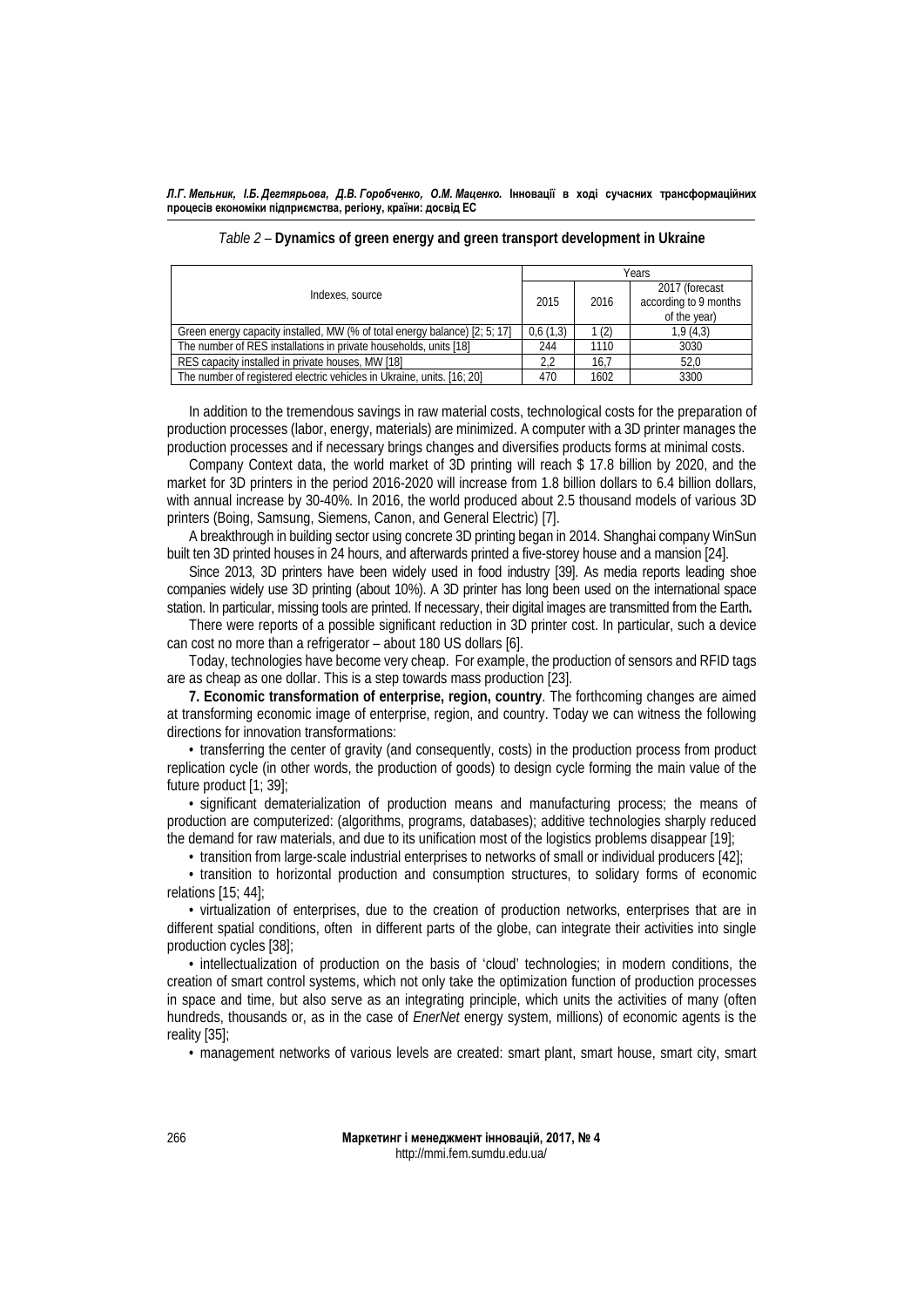highway, smart country; all of them are formed and function on the basis of a permanent connection to the Internet; the implementation of the Fourth Industrial Revolution and the 'Internet of Things' promise significant perspectives [37];

• creation of flexible plants; several US businesses began selling flexible plants (with software) that can operate in 24 hours [41];

• fables production (founder – Massachusetts Institute of Technology); using existing equipment the plant is able to self-adjust and self-expand the existing functional units 21; 35].

Thus, the main type of products in business sector are not products and services, but *start-ups* to produce *innovations*. Moreover, the range of innovations produced by start-ups is extremely wide and affects all spheres of life.

It is possible to name even more precisely the kind of objects that are sold in the form of a start-up these are various innovative forms for increasing the effectiveness of human life support processes.

*Conclusions and further research*. One important detail is worth emphasizing. The mentioned innovative technologies, like any innovations in general, can be successfully implemented with the concentration of the whole society efforts. In the EU countries, the so-called technology platforms as instruments for such concentration are used, covering the projected type of innovation from definition to the general research program. This term means the unification of state, business, science and education representatives around a common vision of scientific and technological development trend as well as the formation of common approaches to the development and industrial production of appropriate technologies [34].

Only consolidated participation of various associations and individual social entities will allow solving financial, organizational, technical, information and social problems of introducing clusters of modern technological innovations.

The Third industrial revolution promises to solve a number of economic, environmental and social problems. Its main result should be a significant decrease in the resource intensity of production systems and the reduction of anthropogenic pressure on natural systems. A significant increase in the efficiency of life support systems also creates a reliable platform for improving human welfare.

At the same time, it should be mentioned that the Third industrial revolution brings a number of social and humanitarian challenges. First of all, we should understand the phase scale of future transformations. People can benefit only if a civilizational transition to mass reproduction of a person dominated by his personal (information) needs takes place. The productive use of released free time, as a result of the radical automation of production processes, should also be directed at this.

1. Агамирзян И. Третья промышленная революция: начало [Электронный ресурс] / И. Агамирзян. – Режим доступа: [https://www.slon.ru.](https://www.slon.ru/)

2. Альтернативная энергетика Украины: солнце, ветер и вода [Электронный ресурс]. – Режим доступа : <https://delo.ua/business/alternativnaja-energetika-ukrainy-solnce-veter-i-voda-fotorep-299439/> .

3. Бобылёв Б.И. Атомная энергетика Европы [Электронный ресурс] / Б.И. Бобылёв. – Режим доступа : [http://www.russika.ru/sa.php?s=2.](http://www.russika.ru/sa.php?s=2)

4. Ветровые турбины обеспечили 200% энергопотребностей Шотландии [Электронный ресурс]. – Режим доступа : [https://ecotechnica.com.ua/energy/veter/2731-vetrovye-turbiny-obespechili-200-energopotrebnostej-shotlandii.html.](https://ecotechnica.com.ua/energy/veter/2731-vetrovye-turbiny-obespechili-200-energopotrebnostej-shotlandii.html)

5. Возобновляемая энергетика в Украине: шаг вперед, два шага назад [Электронный ресурс]. – Режим доступа : [https://news.finance.ua/ru/news/-/412239/vozobnovlyaemaya-energetika-v-ukraine-shag-vpered-dva-shaga-nazad.](https://news.finance.ua/ru/news/-/412239/vozobnovlyaemaya-energetika-v-ukraine-shag-vpered-dva-shaga-nazad)

6. Загорская Д. Цельный 3D-принтер обещает стоить не больше холодильника [Электронный ресурс] / Д. Загорская. – Режим доступа: [http://www.vesti.ru/doc.html?id=2485308.](http://www.vesti.ru/doc.html?id=2485308) 

7. Курышев Е. Рынок 3D-принтеров в мире и в России. Новинки в мире технологий [Электронный ресурс] / Е. Курышев. – Режим доступа [: http://www.it-weekly.ru/it-news/tech/105306.html](http://www.it-weekly.ru/it-news/tech/105306.html) .

8. Мельник Л.Г. Теория развития систем : монография / Л.Г. Мельник. – СаарБрюкен, Германия : Palmarium Academic Publishing, 2016. – 528 с.

9. Ниже некуда – новый рекорд цен на солнечную энергию поставлен в Дании [Электронный ресурс]. – Режим доступа : [http://ecotechnica.com.ua/energy/solntse/1897-nizhe-nekuda-novyj-rekord-tsen-na-solnechnuyu-energiyu-postavlen-v-danii.html.](http://ecotechnica.com.ua/energy/solntse/1897-nizhe-nekuda-novyj-rekord-tsen-na-solnechnuyu-energiyu-postavlen-v-danii.html)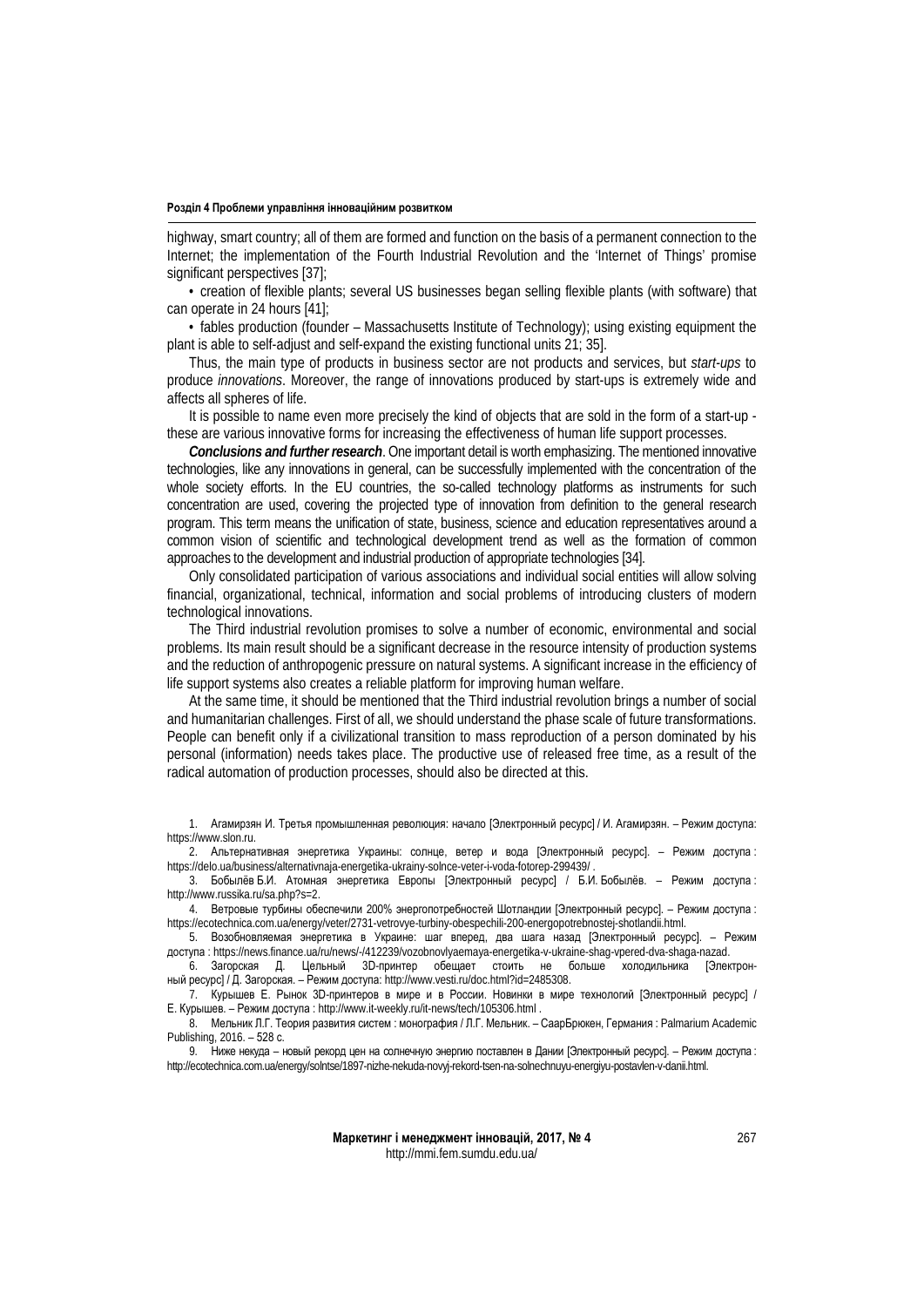10. Одессер С. Атомная энергетика европейских стран / С. Одессер // Экономика и финансы, 2016. – С. 20–21.

11. Омесь Ю. Третья промышленная революция и перспективы Украины (для «Хвилі») [Электронный ресурс] / Ю. Омесь. – Режим доступа [http://hvylya.net/analytics/economics/tretya-promyishlennaya-revolyutsiya-i-perspektivyi-ukrainyi.html.](http://hvylya.net/analytics/economics/tretya-promyishlennaya-revolyutsiya-i-perspektivyi-ukrainyi.html)

12. Перелет Р.А. «Зелёная» экономика в ЕС : Политика и практика [Электронный ресурс] / Р.А. Перелет. – Режим доступа [: www.wecoop-project.org.](http://www.wecoop-project.org/)

13. Португалия европейский рекордсмен по использованию возобновляемых источников энергии [Электронный ресурс] – Режим доступа [: http://ru.euronews.com/2016/05/20/portugal-keeps-lights-on-using-only-renewable-energy.](http://ru.euronews.com/2016/05/20/portugal-keeps-lights-on-using-only-renewable-energy)

Часть 1 [Электронный ресурс] / Дж. Рифкин. – Режим доступа : [https://www.youtube.com/watch?v=WDbSWeptKCA.](https://www.youtube.com/watch?v=WDbSWeptKCA)

15. Рифкин Дж. Третья промышленная революция. Как горизонтальные взаимодействия меняют энергетику, экономику и мир в целом, пер. с англ. / Дж. Рифкин. – Москва : Альпина-Нонфункшн, 2016. – 410 с.

16. Самые популярные электромобили в Украине за первое полугодие 2017. Новости мира электромобилей в Украине [Электронный ресурс]. – Режим доступа : [http://zemobiles.com/news/samye-populyarnye-elektromobili-v-ukraine-za-pervoe](http://zemobiles.com/news/samye-populyarnye-elektromobili-v-ukraine-za-pervoe-polugodie-2017/)[polugodie-2017/.](http://zemobiles.com/news/samye-populyarnye-elektromobili-v-ukraine-za-pervoe-polugodie-2017/)

17. Скрипин В. За первое полугодие в Украине построили 79 объектов возобновляемой энергетики суммарной мощностью 182,7 МВт, до конца года реализует ещё 70 проектов общей мощностью более 430 МВт[Электронный ресурс] / В. Скрипин. – Режим доступа : [https://itc.ua/news/za-pervoe-polugodie-v-ukraine-postroili-79-obektov-vozobnovlyaemoy-energetiki-summarnoy-moshhnostyu-](https://itc.ua/news/za-pervoe-polugodie-v-ukraine-postroili-79-obektov-vozobnovlyaemoy-energetiki-summarnoy-moshhnostyu-182-7-mvt-do-kontsa-goda-realizuyut-eshhe-70-proektov-obshhey-moshhnostyu-bolee-430-mvt/)[182-7-mvt-do-kontsa-goda-realizuyut-eshhe-70-proektov-obshhey-moshhnostyu-bolee-430-mvt/.](https://itc.ua/news/za-pervoe-polugodie-v-ukraine-postroili-79-obektov-vozobnovlyaemoy-energetiki-summarnoy-moshhnostyu-182-7-mvt-do-kontsa-goda-realizuyut-eshhe-70-proektov-obshhey-moshhnostyu-bolee-430-mvt/)

18. Скрипин В. С начала года более 1200 украинских домохозяйств перешли на солнечную энергию. Абсолютным лидером выступает Киев и Киевская область [Электронный ресурс] / В. Скрипин. – Режим доступа : [https://itc.ua/news/s-nachala-goda-bolee-](https://itc.ua/news/s-nachala-goda-bolee-1200-ukrainskih-domohozyaystv-pereshli-na-solnechnuyu-energiyu-absolyutnyim-liderom-vyistupaet-kiev-i-kievskaya-oblast/)[1200-ukrainskih-domohozyaystv-pereshli-na-solnechnuyu-energiyu-absolyutnyim-liderom-vyistupaet-kiev-i-kievskaya-oblast/.](https://itc.ua/news/s-nachala-goda-bolee-1200-ukrainskih-domohozyaystv-pereshli-na-solnechnuyu-energiyu-absolyutnyim-liderom-vyistupaet-kiev-i-kievskaya-oblast/) 

19. Сотник И. Н. Управление инновационным ресурсосбережением на микроуровне в условиях трансформационных изменений экономики / И. Н. Сотник, И. В. Шевцов // Механізм регулювання економіки. – 2013. – № 1. – С. 47–53.

20. Статистика электромобилей в Украине от МВД. Electro Club, 05.05.2017 [Электронный ресурс] – Режим доступа : [http://www.electrocars.club/2017/05/05/статистика](http://www.electrocars.club/2017/05/05/%D1%81%D1%82%D0%B0%D1%82%D0%B8%D1%81%D1%82%D0%B8%D0%BA%D0%B0-%D1%8D%D0%BB%D0%B5%D0%BA%D1%82%D1%80%D0%BE%D0%BC%D0%BE%D0%B1%D0%B8%D0%BB%D0%B5%D0%B9-%D0%B2-%D1%83%D0%BA%D1%80%D0%B0%D0%B8%D0%BD%D0%B5/)-электромобилей-в-украине/

21. Третья промышленная революция. Часть 2: «Заводы и рабочие места: назад к производству». The Economist / пер. с англ. И. Селиванов (апрель 2012). [Электронный ресурс] – Режим доступа [: http://www.sputnikipogrom.com.](http://www.sputnikipogrom.com/)

22. Фесенко Н. В Чилі зафіксована рекордно низька ціна на сонячну енергію – вдвічі нижча за вугільну [Електроний ресурс] / Н. Фесенко. – Режим доступу: [http://ecotown.com.ua/news/V-CHyli-zafiksovana-rekordno-nyzka-tsina-na-sonyachnu](http://ecotown.com.ua/news/V-CHyli-zafiksovana-rekordno-nyzka-tsina-na-sonyachnu-enerhiyu-vdvichi-nyzhcha-za-vuhilnu/)[enerhiyu-vdvichi-nyzhcha-za-vuhilnu/.](http://ecotown.com.ua/news/V-CHyli-zafiksovana-rekordno-nyzka-tsina-na-sonyachnu-enerhiyu-vdvichi-nyzhcha-za-vuhilnu/)

23. Четвёртая революция: Интернет вещей [Электронный ресурс]. – Режим доступа: [http://www.ncca.ru/file?Files&141.](http://www.ncca.ru/file?Files&141) 

24. Шанхайская компания WinSun напечатала пятиэтажный дом и особняк [Электронный ресурс]. – Режим доступа : <http://3dtoday.ru/blogs/news3dtoday/shanghai-company-winsun-has-printed-a-fivestorey-house-and-mansion/>

25. Щедровицкий П.Г. Третья промышленная революция. Выступление на XIX межрегиональной тьюторской конференции [Электронный ресурс] / П. Г. Щедровицкий. – Режим доступа : https://www.youtube.com/ watch?v=4a4qwUPJTik .

26. Яковлєва Н. У Німеччині багатоповерхівки покриють до 50% власних електропотреб завдяки встановленим на дахах сонячним станціям [Електроний ресурс] / Н. Яковлєва. – Режим доступа : [http://ecotown.com.ua/news/U-Nimechchyni](http://ecotown.com.ua/news/U-Nimechchyni-bahatopoverkhivky-pokryyut-do-50-vlasnykh-elektropotreb-zavdyaky-vstanovlenym-na-dakhu/)[bahatopoverkhivky-pokryyut-do-50-vlasnykh-elektropotreb-zavdyaky-vstanovlenym-na-dakhu/.](http://ecotown.com.ua/news/U-Nimechchyni-bahatopoverkhivky-pokryyut-do-50-vlasnykh-elektropotreb-zavdyaky-vstanovlenym-na-dakhu/) 

27. Bolton D. People in Germany are now being paid to consume electricity: The price of power in Germany briefly dropped to -€130 per MWh on 8 May [Electronic resource] / D. Bolton. – Access mode : [http://www.independent.co.uk/environment/renewable](http://www.independent.co.uk/environment/renewable-energy-germany-negative-prices-electricity-wind-solar-a7024716.html)[energy-germany-negative-prices-electricity-wind-solar-a7024716.html.](http://www.independent.co.uk/environment/renewable-energy-germany-negative-prices-electricity-wind-solar-a7024716.html) 

28. Bostron N. Superintelligence: Paths, Dangers, Strategies / N. Bostron. – Oxford, UK : Oxford University Press, 2016. – 390 p.

29. Coren M.J. Germany had so much renewable energy on Sunday that it had to pay people to use electricity. [Electronic resource]. – Access mode : [http://qz.com/680661/germany-had-so-much-renewable-energy-on-sunday-that-it-had-to-pay-people-to](http://qz.com/680661/germany-had-so-much-renewable-energy-on-sunday-that-it-had-to-pay-people-to-use-electricity/)[use-electricity/.](http://qz.com/680661/germany-had-so-much-renewable-energy-on-sunday-that-it-had-to-pay-people-to-use-electricity/) 

30. Denmark Just Produced 140% of its Electricity Needs with Renewable Wind Power. [Electronic resource]. – Access mode : [http://www.ewao.com/a/1-denmark-just-produced-140-of-its-electricity-needs-with-renewable-wind-power/.](http://www.ewao.com/a/1-denmark-just-produced-140-of-its-electricity-needs-with-renewable-wind-power/)

31. Directive of the European Parliament and of the Council [Electronic resource]. – Access mode : [http://eur](http://eur-lex.europa.eu/legal-content/EN/TXT/?uri=CELEX:52016PC0767R%2801%29)[lex.europa.eu/legal-content/EN/TXT/?uri=CELEX:52016PC0767R%2801%29.](http://eur-lex.europa.eu/legal-content/EN/TXT/?uri=CELEX:52016PC0767R%2801%29)

32. Dutch electric trains become 100% powered by wind energy. [Electronic resource]. – Access mode : <https://www.theguardian.com/world/2017/jan/10/dutch-trains-100-percent-wind-powered-ns> .

33. Energy Security Strategy [Electronic resource]. – Access mode : [https://ec.europa.eu/energy/en/topics/energy](https://ec.europa.eu/energy/en/topics/energy-strategy/energy-security-strategy)[strategy/energy-security-strategy.](https://ec.europa.eu/energy/en/topics/energy-strategy/energy-security-strategy) 

34. European Technology Platforms (ETP). Innovation Union. European Commision [Electronic resource]. – Access mode : [http://ec.europa.eu/research/innovation-union/index\\_en.cfm?pg=etp.](http://ec.europa.eu/research/innovation-union/index_en.cfm?pg=etp)

35. Gershenfeld N. Macrofabrication with digital Material: Robotic Assembly / N. Gershenfeld, M. Carney, B. Jenett, S. Calisch, S. Wilson. – Architectural Design.85.2015. – P. 122–127.

36. Global Footprint Network. Ecological Wealth of Nations [Electronic resource]. – Access mode [: www.footprintnetwork.org.](http://www.footprintnetwork.org/)

37. Greengard S. The Internet of Thing / S. Greengard. – Cambridge, USA : MIT Press, 2015. – 232 p.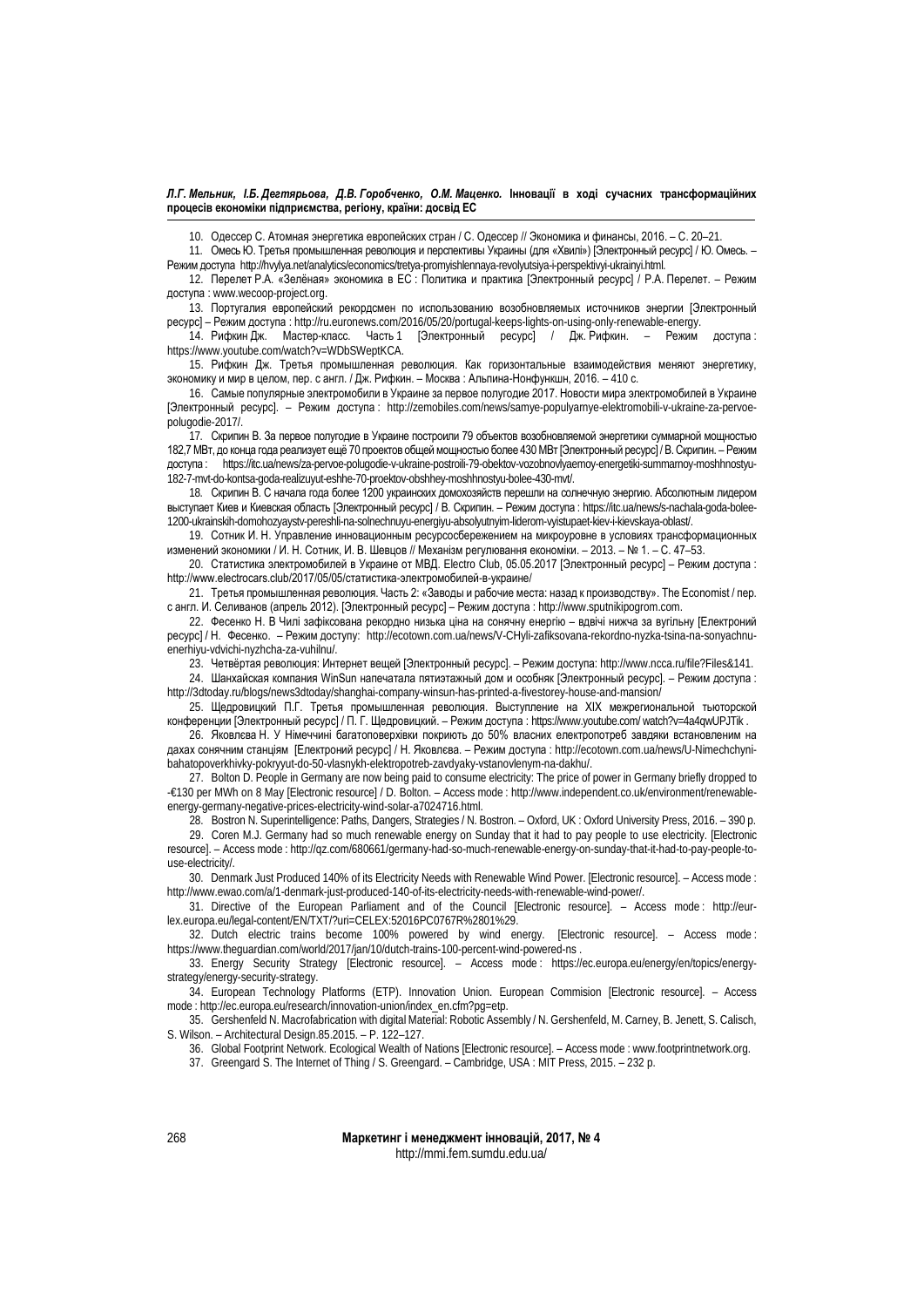38. Kellmereit D. The Silent Intelligence: The Internet of Things / D. Kellmereit. – San Francisco : DND Ventures LLC, 2013. – 166 p. 39. Kolodny L. Bee Hex cooks up \$1 million for 3D food printers that make pizzas [Electronic resource] / L. Kolodny. – Access

mode [: https://techcrunch.com/2017/02/28/beehex-cooks-up-1-million-for-3d-food-printers-that-make-pizzas/.](https://techcrunch.com/2017/02/28/beehex-cooks-up-1-million-for-3d-food-printers-that-make-pizzas/)

40. Kurzweil R. The Singularity is Near: When Hamans Transcend Biology / R. Kurzweil. – London : Penguin Books, 2006. – 672 p. 41. Lavars N. Factory-in-a-Day Project Aims to Deploy Work-ready Robots Within 24 Hours [Electronic resource] / N. Lavars. Robotics Dec. 9, 2013. – Access mode : newatlas.com.

42. McEwen A. Designing the Internet of Things / A. McEwen, H. Cassimally. – New York : John Wiley & Sons, Ltd, 2014. – 338 p.

43. Mindell D.A. Between Human and Machine: Feedback, Control, and Computing before Cybernetics / D.A. Mindell. – JHU Press, 2002, 29 August. – 439 р.

44. Rifkin J. The Third Industrial Revolution: How Lateral Power is Transforming Energy, The Economy, and The World / J. Rifkin. – New York : St. Martin׳s Griffin Publisher, 2013. – 304 p.

45. Rifkin J. Zero Marginal Cost Society: The Internet of Things, the Collaborative Commons, and the Eclipse of Capitalism / J. Rifkin. – New York : St. Martin׳s Griffin Publisher, 2015. – 448 p.

46. Schwab K. The Fourth Industrial Revolution / K. Schwab. – The Financial Times Limited, 2016. – 198 p.

47. Shahan Z. 10 Solar Energy Facts & Charts You (& Everyone) Should Know [Electronic resource] / Z. Shahan. – Access mode : [https://cleantechnica.com/2016/08/17/10-solar-energy-facts-charts-everyone-know/.](https://cleantechnica.com/2016/08/17/10-solar-energy-facts-charts-everyone-know/)

48. Shanahan M. The Technological Singularity / M. Shanahan. – Cambridge, USA : MIT Press, 2015. – 272 p.

49. The Energy Union: A New Start? [Electronic resource]. – Access mode : [http://webershandwick.be/wp](http://webershandwick.be/wp-content/uploads/2015/03/WS-Energy-talks-FINAL.pdf)[content/uploads/2015/03/WS-Energy-talks-FINAL.pdf.](http://webershandwick.be/wp-content/uploads/2015/03/WS-Energy-talks-FINAL.pdf) 

1. Agamirzyan I. Tret'ya promyshlennaya revolyuciya: nachalo [The Third Industrial Revolution: the Beginning] (n.d.). *slon.ru*. Retrieved fro[m https://www.slon.ru](https://www.slon.ru/) [in Russian].

2. Alternativnaya energetika Ukrainy: solntse. veter i voda (2015). Energetika: delovoy novostnoy sayt [site Energy: business news site]. *delo.ua*. Retrieved from[: https://delo.ua/business/alternativnaja-energetika-ukrainy-solnce-veter-i-voda-fotorep-299439/](https://delo.ua/business/alternativnaja-energetika-ukrainy-solnce-veter-i-voda-fotorep-299439/)  [in Russian].

3. Bobylev, B.I. (2016). Atomnaya energetika Evropy [Atom energy of Europe]. *russika.ru*. Retrieved from <http://www.russika.ru/sa.php?s=2> [in Russian].

4. EkoTekhnika (2017). Vetrovye turbiny obespechili 200% energopotrebnostey Shotlandii [Wind Turbines Provided 200% of Scotland's Energy Needs. Site Ecotechnika]. *ecotechnica.com.ua*. Retrieved fro[m https://ecotechnica.com.ua/energy/veter/2731](https://ecotechnica.com.ua/energy/veter/2731-vetrovye-turbiny-obespechili-200-energopotrebnostej-shotlandii.html) [vetrovye-turbiny-obespechili-200-energopotrebnostej-shotlandii.html](https://ecotechnica.com.ua/energy/veter/2731-vetrovye-turbiny-obespechili-200-energopotrebnostej-shotlandii.html) [in Russian].

5. Vozobnovlyaemaya ehnergetika v Ukraine: shag vpered, dva shaga nazadv [Renewable energy in Ukraine: a step forward, two steps back] (2017). *news.finance.ua*. Retrieved fro[m https://news.finance.ua/ru/news/-/412239/vozobnovlyaemaya-energetika](https://news.finance.ua/ru/news/-/412239/vozobnovlyaemaya-energetika-v-ukraine-shag-vpered-dva-shaga-nazad)[v-ukraine-shag-vpered-dva-shaga-nazad](https://news.finance.ua/ru/news/-/412239/vozobnovlyaemaya-energetika-v-ukraine-shag-vpered-dva-shaga-nazad) [in Russian].

6. Zagorskaya, D. (2015). Cel'nyj 3D-printer obeshchaet stoit' ne bol'she holodil'nika [A 3D printer promises to cost no more than a refrigerator]. *vesti.ru*. Retrieved fro[m http://www.vesti.ru/doc.html?id=2485308](http://www.vesti.ru/doc.html?id=2485308) [in Russian].

7. Kuryshev, E. (2016). Rynok 3D-printerov v mire i v Rossii. Novinki v mire tekhnologiy [The market of 3D printers in the world and in Russia. Novelties in the world of technology]. *it-weekly.ru*. Retrieved fro[m http://www.it-weekly.ru/it-news/tech/105306.html](http://www.it-weekly.ru/it-news/tech/105306.html) [in Russian].

8. Melnik, L.G. (2016). *Teoriya razvitiya sistem [The theory of system development]*. Saarbrücken: Palmarium Academic Publishing [in Russian].

9. Nizhe nekuda – novyy rekord tsen na solnechnuyu energiyu postavlen v Danii [The cheapest price - a new prices record for solar energy in Denmark] (2016). *ecotechnica.com.ua*. Retrieved from [http://ecotechnica.com.ua/energy/solntse/1897-nizhe](http://ecotechnica.com.ua/energy/solntse/1897-nizhe-nekuda-novyj-rekord-tsen-na-solnechnuyu-energiyu-postavlen-v-danii.html)[nekuda-novyj-rekord-tsen-na-solnechnuyu-energiyu-postavlen-v-danii.html](http://ecotechnica.com.ua/energy/solntse/1897-nizhe-nekuda-novyj-rekord-tsen-na-solnechnuyu-energiyu-postavlen-v-danii.html) [in Russian].

10. Odesser, S. (2016). Atomnaya energetika evropeyskikh stran [Nuclear power of European countries]. *Ekonomika i finansy* – *Economics and Finances*, 20-21 [in Russian].

11. Omes, Yu. (n.d.). Tretya promyshlennaya revolyutsiya i perspektivy Ukrainy (dlia «Khvyli») [The Third Industrial Revolution and the Prospects of Ukraine]. *hvylya.net*. Retrieved from [http://hvylya.net/analytics/economics/tretya-promyishlennaya](http://hvylya.net/analytics/economics/tretya-promyishlennaya-revolyutsiya-i-perspektivyi-ukrainyi.html)[revolyutsiya-i-perspektivyi-ukrainyi.html](http://hvylya.net/analytics/economics/tretya-promyishlennaya-revolyutsiya-i-perspektivyi-ukrainyi.html) [in Russian].

12. Perelet, R.A. (2015). Zelenaya» ekonomika v ES : Politika i praktika [Green Economy in the EU: Policy and Practice]. *wecoop-project.org*. Retrieved fro[m www.wecoop-project.org](http://www.wecoop-project.org/) [in Russian].

13. Portugaliya evropeyskiy rekordsmen po ispolzovaniyu vozobnovlyayemykh istochnikov energii [Portugal is the European record holder for the use of renewable energy sources] (2016). *ru.euronews.com*. [http://ru.euronews.com/2016/05/20/portugal](http://ru.euronews.com/2016/05/20/portugal-keeps-lights-on-using-only-renewable-energy)[keeps-lights-on-using-only-renewable-energy](http://ru.euronews.com/2016/05/20/portugal-keeps-lights-on-using-only-renewable-energy) [in Russian]<br>14. Rifkin, D. (2014). Master-klass. Chast'

1. [Master class. Part 1]. youtube.com. Retrieved from <https://www.youtube.com/watch?v=WDbSWeptKCA> [in Russian].

15. Rifkin, D. (2016) *Tretya promyishlennaya revolyutsiya. Kak gorizontalnyie vzaimodeystviya menyayut energetiku, ekonomiku i mir v tselom [The Third Industrial Revolution. How horizontal interactions change energy, economy and the world as a whole]*. Moskva: Alpina Pablisher [in Russian].

16. Samye populyarnye elektromobili v Ukraine za pervoye polugodiye 2017. Novosti mira elektromobiley v Ukraine [The most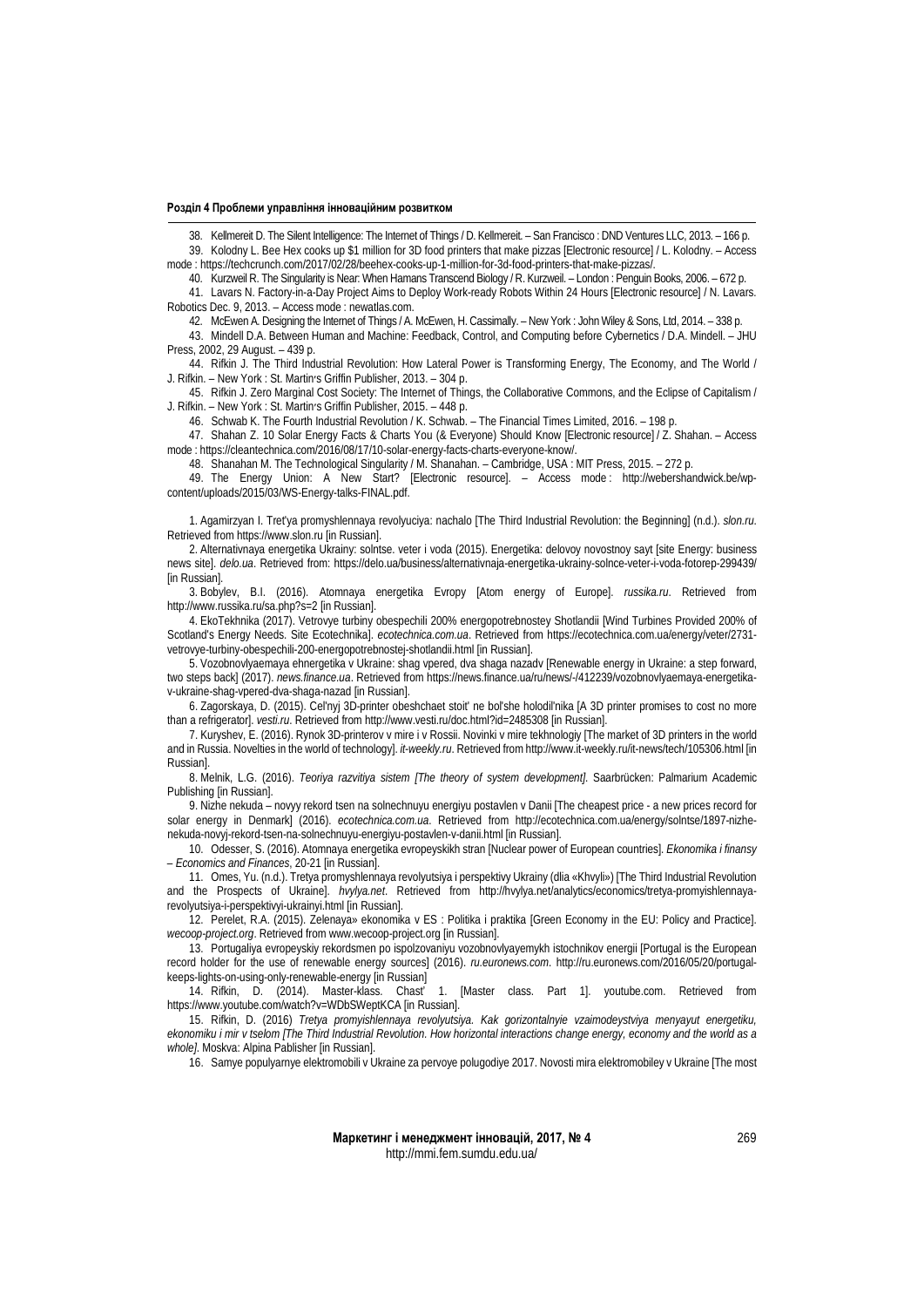popular electric vehicles in Ukraine for the first half of 2017. News of the world of electric cars in Ukraine] (2017). *zemobiles.com*. Retrieved fro[m http://zemobiles.com/news/samye-populyarnye-elektromobili-v-ukraine-za-pervoe-polugodie-2017](http://zemobiles.com/news/samye-populyarnye-elektromobili-v-ukraine-za-pervoe-polugodie-2017) [in Russian].

17. Skripin, V. (2017) Za pervoe polugodie v Ukraine postroili 79 obyektov vozobnovlyayemoy energetiki summarnoy moshchnostyu 182.7 MVt. do kontsa goda realizuyet eshche 70 proyektov obshchey moshchnostyu boleye 430 MVt [For the first half-year in Ukraine, 79 renewable energy facilities with a total capacity of 182.7 MW have been built, and by the end of the year 70 projects with a total capacity of more than 430 MW has been implemented]. *itc.ua.* Retrieved from [https://itc.ua/news/za-pervoe](https://itc.ua/news/za-pervoe-polugodie-v-ukraine-postroili-79-obektov-vozobnovlyaemoy-energetiki-summarnoy-moshhnostyu-182-7-mvt-do-kontsa-goda-realizuyut-eshhe-70-proektov-obshhey-moshhnostyu-bolee-430-mvt/)[polugodie-v-ukraine-postroili-79-obektov-vozobnovlyaemoy-energetiki-summarnoy-moshhnostyu-182-7-mvt-do-kontsa-goda](https://itc.ua/news/za-pervoe-polugodie-v-ukraine-postroili-79-obektov-vozobnovlyaemoy-energetiki-summarnoy-moshhnostyu-182-7-mvt-do-kontsa-goda-realizuyut-eshhe-70-proektov-obshhey-moshhnostyu-bolee-430-mvt/)[realizuyut-eshhe-70-proektov-obshhey-moshhnostyu-bolee-430-mvt/](https://itc.ua/news/za-pervoe-polugodie-v-ukraine-postroili-79-obektov-vozobnovlyaemoy-energetiki-summarnoy-moshhnostyu-182-7-mvt-do-kontsa-goda-realizuyut-eshhe-70-proektov-obshhey-moshhnostyu-bolee-430-mvt/) [in Russian].

18. Skripin, V. (2017). S nachala goda bolee 1200 ukrainskikh domokhozyaystv pereshli na solnechnuyu energiyu. Absolyutnym liderom vystupayet Kiyev i Kiyevskaya oblast [Since the beginning of the year more than 1200 Ukrainian households switched to solar energy. The absolute leader is Kiev and Kiev region]. *itc.ua.* Retrieved from [https://itc.ua/news/s-nachala-goda-bolee-1200-ukrainskih](https://itc.ua/news/s-nachala-goda-bolee-1200-ukrainskih-domohozyaystv-pereshli-na-solnechnuyu-energiyu-absolyutnyim-liderom-vyistupaet-kiev-i-kievskaya-oblast/)[domohozyaystv-pereshli-na-solnechnuyu-energiyu-absolyutnyim-liderom-vyistupaet-kiev-i-kievskaya-oblast/](https://itc.ua/news/s-nachala-goda-bolee-1200-ukrainskih-domohozyaystv-pereshli-na-solnechnuyu-energiyu-absolyutnyim-liderom-vyistupaet-kiev-i-kievskaya-oblast/) [in Russian].

19. Sotnik, I.N. & Shevtsov, I.V. (2013). Upravlenie innovatsionnyim resursosberezheniem na mikrourovne v usloviyah transformatsionnyih izmeneniy ekonomiki. [Management of innovative resource-saving at the micro level in conditions of transformational changes in the economy]. *Mekhanizm rehuliuvannia ekonomiky – Mechanism of Economic Regulation*, *1*, 47-53 [in Russian].

20. Statistika elektromobiley v Ukraine ot MVD (2017) [Statistics of electromobiles in Ukraine from the Ministry of Internal Affairs]. *electrocars.club*. Retrieved from [http://www.electrocars.club/2017/05/05/статистика](http://www.electrocars.club/2017/05/05/%D1%81%D1%82%D0%B0%D1%82%D0%B8%D1%81%D1%82%D0%B8%D0%BA%D0%B0-%D1%8D%D0%BB%D0%B5%D0%BA%D1%82%D1%80%D0%BE%D0%BC%D0%BE%D0%B1%D0%B8%D0%BB%D0%B5%D0%B9-%D0%B2-%D1%83%D0%BA%D1%80%D0%B0%D0%B8%D0%BD%D0%B5)-электромобилей-в-украине [in Russian].

21. Tretya promyishlennaya revolyutsiya. (Chast 2) «Zavodyi i rabochie mesta: nazad k proizvodstvu» [The Third Industrial Revolution. Part 2: "Factories and jobs: back to production"] (2012). *sputnikipogrom.com.* Retrieved from [http://www.sputnikipogrom.com](http://www.sputnikipogrom.com/) [in Russian].

22. Fesenko, N. (2016). V Chyli zafiksovana rekordno nyzka tsina na soniachnu enerhiiu – vdvichi nyzhcha za vuhilnu [Chile has recorded a low price record for solar energy – twice lower than coal]. *ecotown.com.ua.* Retrieved fro[m http://ecotown.com.ua/news/V-CHyli](http://ecotown.com.ua/news/V-CHyli-zafiksovana-rekordno-nyzka-tsina-na-sonyachnu-enerhiyu-vdvichi-nyzhcha-za-vuhilnu/)[zafiksovana-rekordno-nyzka-tsina-na-sonyachnu-enerhiyu-vdvichi-nyzhcha-za-vuhilnu/](http://ecotown.com.ua/news/V-CHyli-zafiksovana-rekordno-nyzka-tsina-na-sonyachnu-enerhiyu-vdvichi-nyzhcha-za-vuhilnu/) [in Ukrainian].

23. Chetvyortaya revolyutsiya: Internet veschey [The Fourth Revolution: The Internet of Things]. (n.d.). *ncca.ru*. Retrieved from <http://www.ncca.ru/file?Files&141> [in Russian].

24. Shankhayskaya kompaniya WinSun napechatala pyatietazhnyy dom i osobnyak [Shanghai company WinSun has printed a five-story house and a mansion] (2017). *3dtoday.ru.* Retrieved from [http://3dtoday.ru/blogs/news3dtoday/shanghai-company](http://3dtoday.ru/blogs/news3dtoday/shanghai-company-winsun-has-printed-a-fivestorey-house-and-mansion/)[winsun-has-printed-a-fivestorey-house-and-mansion/](http://3dtoday.ru/blogs/news3dtoday/shanghai-company-winsun-has-printed-a-fivestorey-house-and-mansion/) [in Russian].

25. Schedrovitskiy, P.G. (2014). Tretya promyishlennaya revolyutsiya. Vyistuplenie na XIX mezhregionalnoy tyutorskoy konferentsii [The Third Industrial Revolution. Speech at the XIX interregional tutorial conference]. *youtube.com*. Retrieved from https://www.youtube.com/ watch?v=4a4qwUPJTik [in Russian].

26. Yakovlieva, N.U. (2017). U Nimechchyni bahatopoverkhivky pokryiut do 50% vlasnykh elektropotreb zavdiaky vstanovlenym na dakhakh soniachnym stantsiiam [In Germany, up to 50% of its own electricity needs due to the installation of solar panels on roofs skyscrapers will be covered]. *ecotown.com.ua.* Retrieved from [http://ecotown.com.ua/news/U-Nimechchyni](http://ecotown.com.ua/news/U-Nimechchyni-bahatopoverkhivky-pokryyut-do-50-vlasnykh-elektropotreb-zavdyaky-vstanovlenym-na-dakhu/)[bahatopoverkhivky-pokryyut-do-50-vlasnykh-elektropotreb-zavdyaky-vstanovlenym-na-dakhu/](http://ecotown.com.ua/news/U-Nimechchyni-bahatopoverkhivky-pokryyut-do-50-vlasnykh-elektropotreb-zavdyaky-vstanovlenym-na-dakhu/) [in Ukrainian].

27. Bolton, D. (2016). People in Germany are now being paid to consume electricity: The price of power in Germany briefly dropped to -€130 per MWh on 8 May. *independent.co.uk*. Retrieved from [http://www.independent.co.uk/environment/renewable](http://www.independent.co.uk/environment/renewable-energy-germany-negative-prices-electricity-wind-solar-a7024716.html)[energy-germany-negative-prices-electricity-wind-solar-a7024716.html](http://www.independent.co.uk/environment/renewable-energy-germany-negative-prices-electricity-wind-solar-a7024716.html)

28. Bostron, N. (2016). *Superintelligence: Paths, Dangers, Strategies*. Oxford: Oxford University Press.

29. Coren, M.J. (2016). Germany had so much renewable energy on Sunday that it had to pay people to use electricity. *qz.com.* Retrieved fro[m http://qz.com/680661/germany-had-so-much-renewable-energy-on-sunday-that-it-had-to-pay-people-to-use-electricity/.](http://qz.com/680661/germany-had-so-much-renewable-energy-on-sunday-that-it-had-to-pay-people-to-use-electricity/)

30. Denmark Just Produced 140% of its Electricity Needs with Renewable Wind Power. Ewao (2015). *ewao.com.* Retrieved fro[m http://www.ewao.com/a/1-denmark-just-produced-140-of-its-electricity-needs-with-renewable-wind-power/.](http://www.ewao.com/a/1-denmark-just-produced-140-of-its-electricity-needs-with-renewable-wind-power/)

31. Directive of the European Parliament and of the Council (2017). *eur-lex.europa.eu*. Retrieved from [http://eur](http://eur-lex.europa.eu/legal-content/EN/TXT/?uri=CELEX:52016PC0767R%2801%29)[lex.europa.eu/legal-content/EN/TXT/?uri=CELEX:52016PC0767R%2801%29.](http://eur-lex.europa.eu/legal-content/EN/TXT/?uri=CELEX:52016PC0767R%2801%29)

32. Dutch electric trains become 100% powered by wind energy (2017). *theguardian.com*. Retrieved from [https://www.theguardian.com/world/2017/jan/10/dutch-trains-100-percent-wind-powered-ns.](https://www.theguardian.com/world/2017/jan/10/dutch-trains-100-percent-wind-powered-ns)<br>33. Energy Security Strategy (2016). ec.europa.eu. Retrieved from https://ec.europa.eu/energy/en/topics/energy-

33. Energy Security Strategy (2016). *ec.europa.eu*. Retrieved from [strategy/energy-security-strategy.](https://ec.europa.eu/energy/en/topics/energy-strategy/energy-security-strategy) 

34. European Technology Platforms (ETP). Innovation Union. European Commission. (n.d.). *ec.europa.eu*. Retrieved from [http://ec.europa.eu/research/innovation-union/index\\_en.cfm?pg=etp.](http://ec.europa.eu/research/innovation-union/index_en.cfm?pg=etp)

35. Gershenfeld, N., Carney, M., Jenett, B., Calisch, S., & Wilson S. (2015). Macrofabrication with digital Material: Robotic Assembly*. Architectural Design, 85*, 122-127.

36. Global Footprint Network. Ecological Wealth of Nations (n.d.). *footprintnetwork.org*. Retrieved from [www.footprintnetwork.org.](http://www.footprintnetwork.org/)

37. Greengard, S. (2015). *The Internet of Thing*. Cambridge: MIT Press.

38. Kellmereit, D. (2013). *The Silent Intelligence: The Internet of Things*. San Francisco: DND Ventures LLC.

39. Kolodny, L. (2017). Bee Hex cooks up \$1 million for 3D food printers that make pizzas. *techcrunch.com*. Retrieved from [https://techcrunch.com/2017/02/28/beehex-cooks-up-1-million-for-3d-food-printrs-that-make-pizzas/.](https://techcrunch.com/2017/02/28/beehex-cooks-up-1-million-for-3d-food-printrs-that-make-pizzas/)

> **Маркетинг і менеджмент інновацій, 2017, № 4** http://mmi.fem.sumdu.edu.ua/